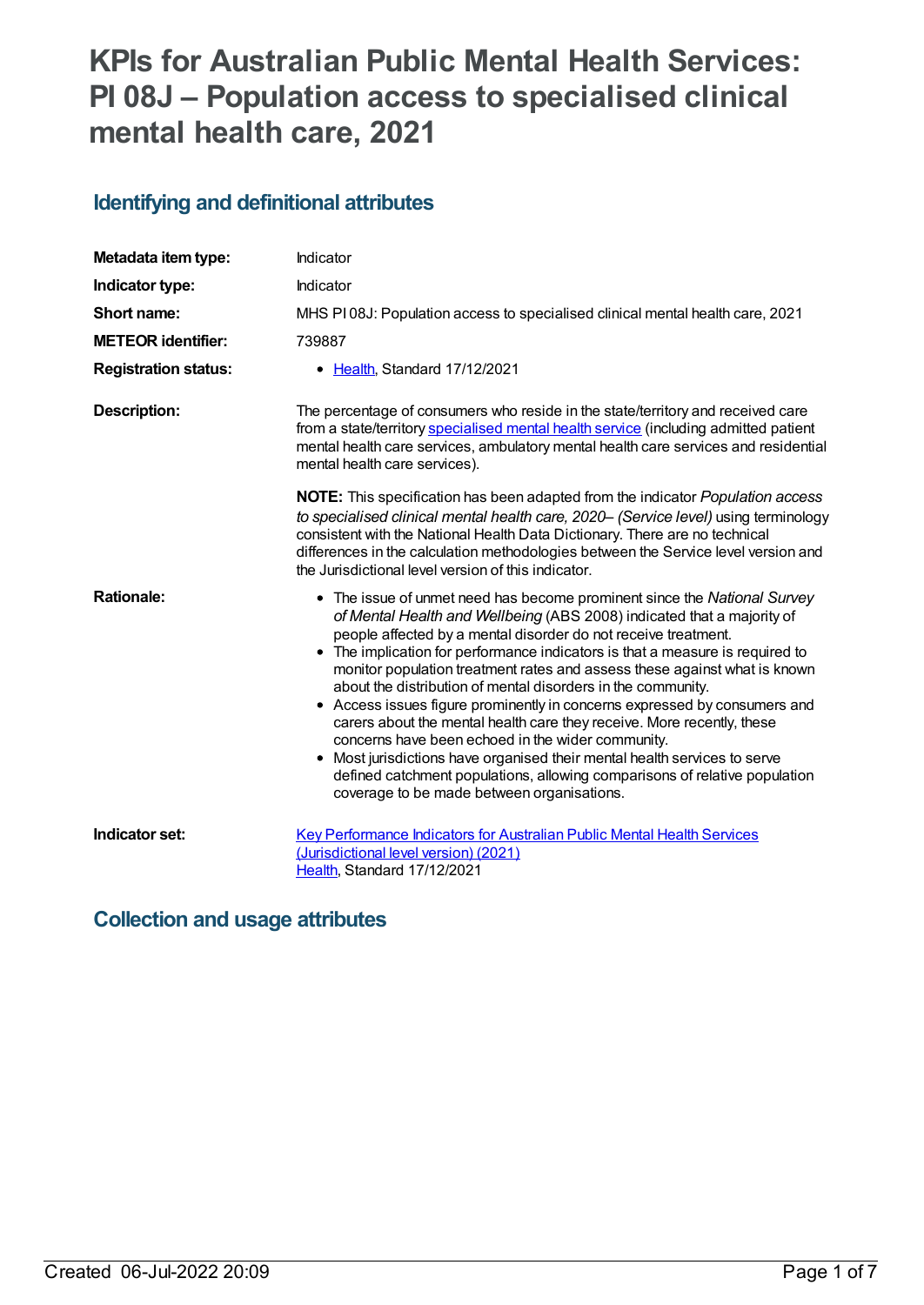| <b>Computation description:</b> | Coverage/Scope:                                                                                                                                                                                                                                                                                                                                                                                                                                                                                                                                                                                                                            |  |
|---------------------------------|--------------------------------------------------------------------------------------------------------------------------------------------------------------------------------------------------------------------------------------------------------------------------------------------------------------------------------------------------------------------------------------------------------------------------------------------------------------------------------------------------------------------------------------------------------------------------------------------------------------------------------------------|--|
|                                 | State/territory public specialised mental health services.                                                                                                                                                                                                                                                                                                                                                                                                                                                                                                                                                                                 |  |
|                                 | Mental health consumers for which a unique person identifier was not recorded, that<br>is non-uniquely identifiable consumers are excluded.                                                                                                                                                                                                                                                                                                                                                                                                                                                                                                |  |
|                                 | Methodology:                                                                                                                                                                                                                                                                                                                                                                                                                                                                                                                                                                                                                               |  |
|                                 | Reference period for 2021 performance reporting: 2019–20.                                                                                                                                                                                                                                                                                                                                                                                                                                                                                                                                                                                  |  |
|                                 | Requires a count of individuals receiving services provided by state/territory mental<br>health services in the reference period. That is, consumers who received services<br>in the reference period in more than one service setting, or by more than one<br>specialised mental health service organisation, should only be counted once. No<br>additional service utilisation thresholds have been set for this indicator. This<br>approach has been taken to allow:                                                                                                                                                                    |  |
|                                 | • 'assessment only' cases to be included (i.e. individuals receiving only one<br>service contact) because these are regarded as a significant and valid<br>service provided by specialised mental health services; and<br>• all service contacts to be included in defining whether a person receives a<br>service, including those delivered 'on behalf' of the consumer i.e. where the<br>consumer does not directly participate. This approach has been taken to<br>ensure that the role of state and territory mental health services in providing<br>back up as tertiary specialist services to other health providers is recognised. |  |
|                                 | Consumers receiving care from services outside their state/territory of usual<br>residence are in-scope for reporting.                                                                                                                                                                                                                                                                                                                                                                                                                                                                                                                     |  |
|                                 | The rate for this indicator is directly age-standardised to the 2001 Australian<br>population.                                                                                                                                                                                                                                                                                                                                                                                                                                                                                                                                             |  |
| <b>Computation:</b>             | (Numerator $\div$ Denominator) x 100                                                                                                                                                                                                                                                                                                                                                                                                                                                                                                                                                                                                       |  |
| Numerator:                      | Number of individuals recorded on jurisdictional mental health information systems<br>as receiving one or more service events from state/territory public specialised<br>mental health services (including admitted patient, ambulatory and residential<br>services) within the reference period.                                                                                                                                                                                                                                                                                                                                          |  |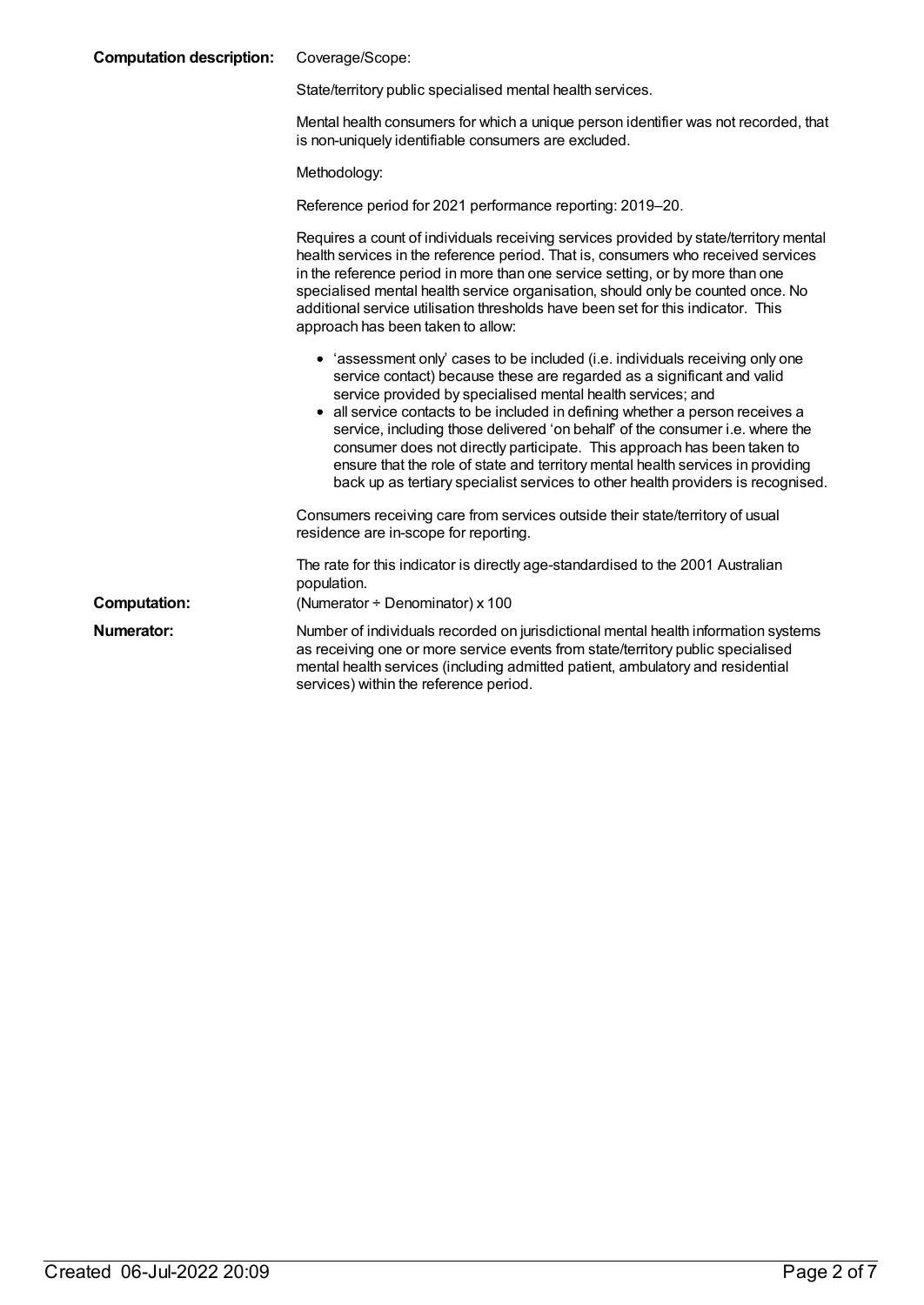#### **Data Element**

Person—person identifier

**Data Source**

[State/territory](file:///content/402135) community mental health care data

**Guide for use**

Data source type: Administrative by-product data

### **Data Element / Data Set**

#### **Data Element**

Person—person identifier

**Data Source**

[State/territory](file:///content/426458) admitted patient data 2019–20

**Guide for use**

Data source type: Administrative by-product data

#### **Data Element / Data Set**

#### **Data Element**

Person—person identifier

**Data Source**

Department of Veterans' Affairs (DVA)

**Guide for use**

Data source type: Administrative by-product data

#### **Denominator:** Total population

**Denominator data elements:**

#### **Data Element / Data Set**

#### **Data Element**

Person—estimated resident population of Australia

**Data Source**

#### ABS Estimated resident population (total [population\)](file:///content/393625)

**Guide for use**

Data source type: Census-based plus administrative by-product data

### **Data Element / Data Set**

#### **Data Element**

Person—estimated resident population of Australia

**Data Source**

ABS [Indigenous](file:///content/585472) estimates and projections

**Guide for use**

Data source type: Census-based plus administrative by-product data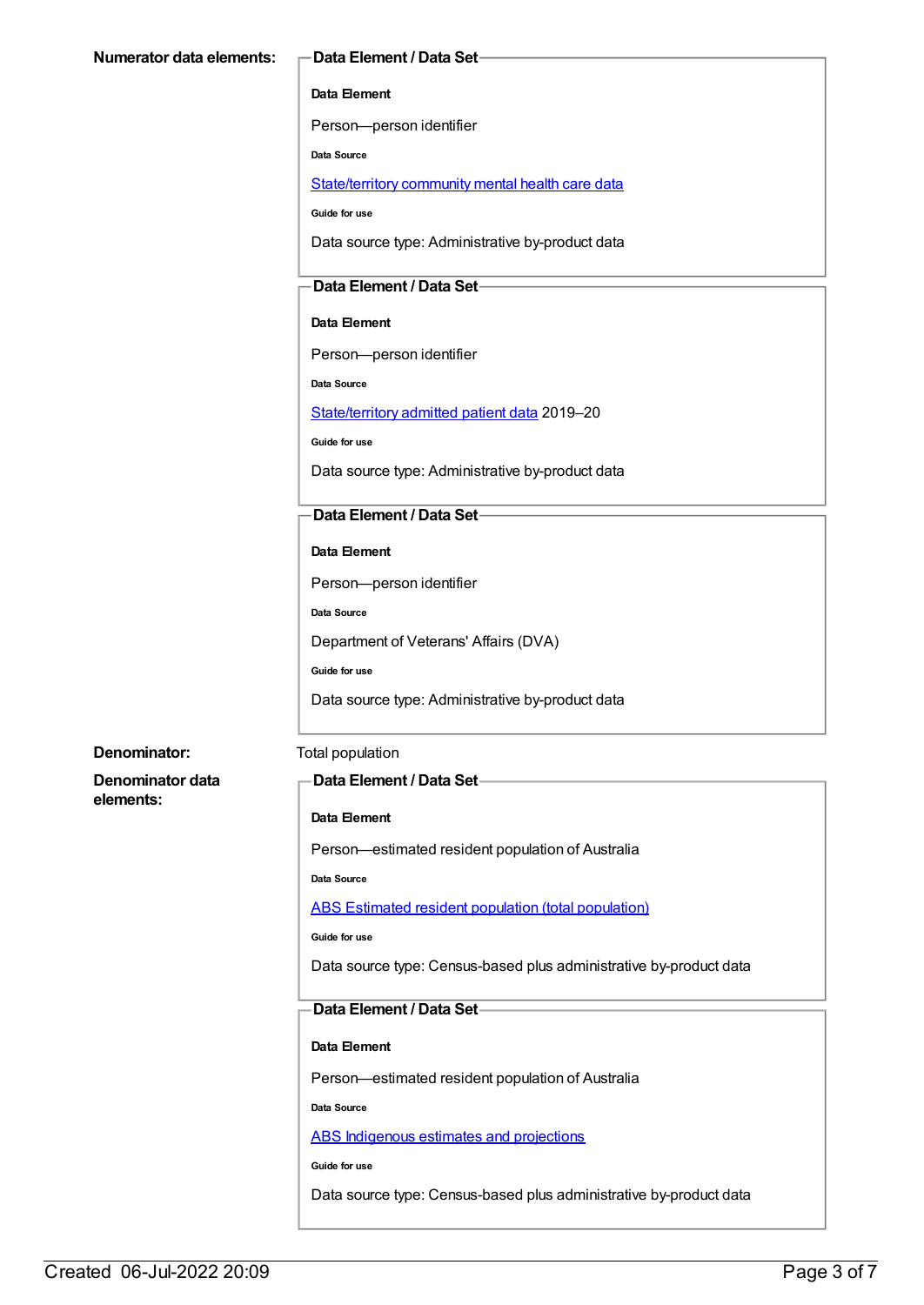**Disaggregation:** Service variables: nil.

Consumer attributes: age, sex, Socio-Economic Indexes for Areas (SEIFA), remoteness, Indigenous status. Disaggregated data excludes missing or not reported data.

All disaggregated data are to be calculated as at the first service event for the reporting period, that is, any in-scope admission, residential episode or service contact, even if an ongoing event is underway at the start of the reporting period. In cases where a null value is returned, the first valid result is to be used.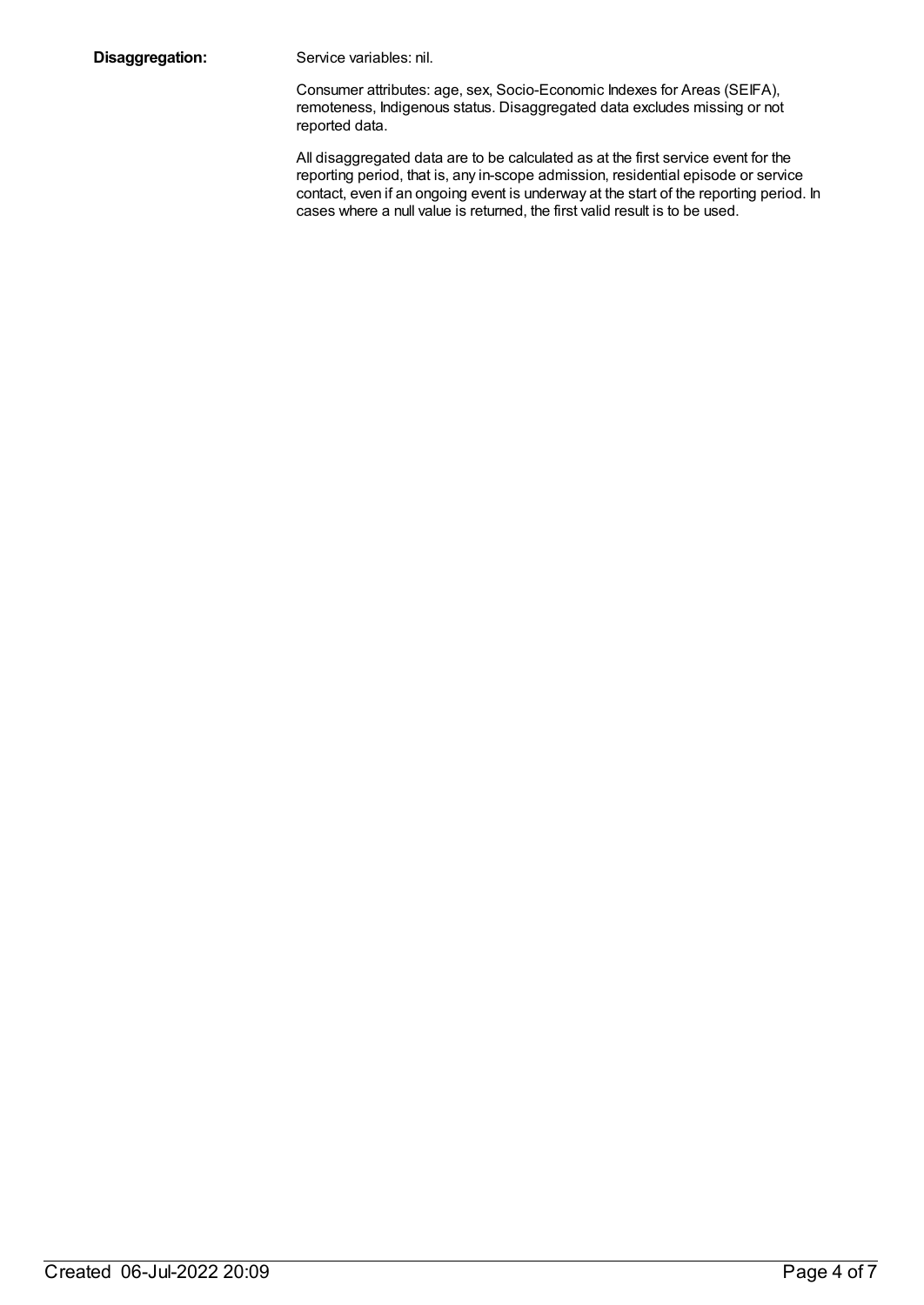#### **Disaggregation data elements:**

#### **Data Element / Data Set**

**Data Element**

Person—age

**Data Sources**

[State/territory](file:///content/426458) admitted patient data 2019–20

[State/territory](file:///content/402135) community mental health data 2019–20

[State/territory](file:///content/630460) residential mental health data 2019–20

**Guide for use**

Data source type: Administrative by-product data

#### **Data Element / Data Set**

**Data Element**

Person—area of usual residence

**Data Source**

[State/territory](file:///content/426458) admitted patient data 2019–20

[State/territory](file:///content/402135) community mental health data 2019–20

[State/territory](file:///content/630460) residential mental health data 2019–20

#### **Guide for use**

Used for disaggregation by remoteness and SEIFA

#### **Data Element / Data Set**

**Data Element**

Person—Indigenous status

**Data Source**

[State/territory](file:///content/426458) admitted patient data 2019–20

[State/territory](file:///content/402135) community mental health data 2019–20

[State/territory](file:///content/630460) residential mental health data 2019–20

### **Data Element / Data Set**

**Data Element**

Person—sex

**Data Source**

[State/territory](file:///content/426458) admitted patient data 2019–20

[State/territory](file:///content/402135) community mental health data 2019–20

[State/territory](file:///content/630460) residential mental health data 2019–20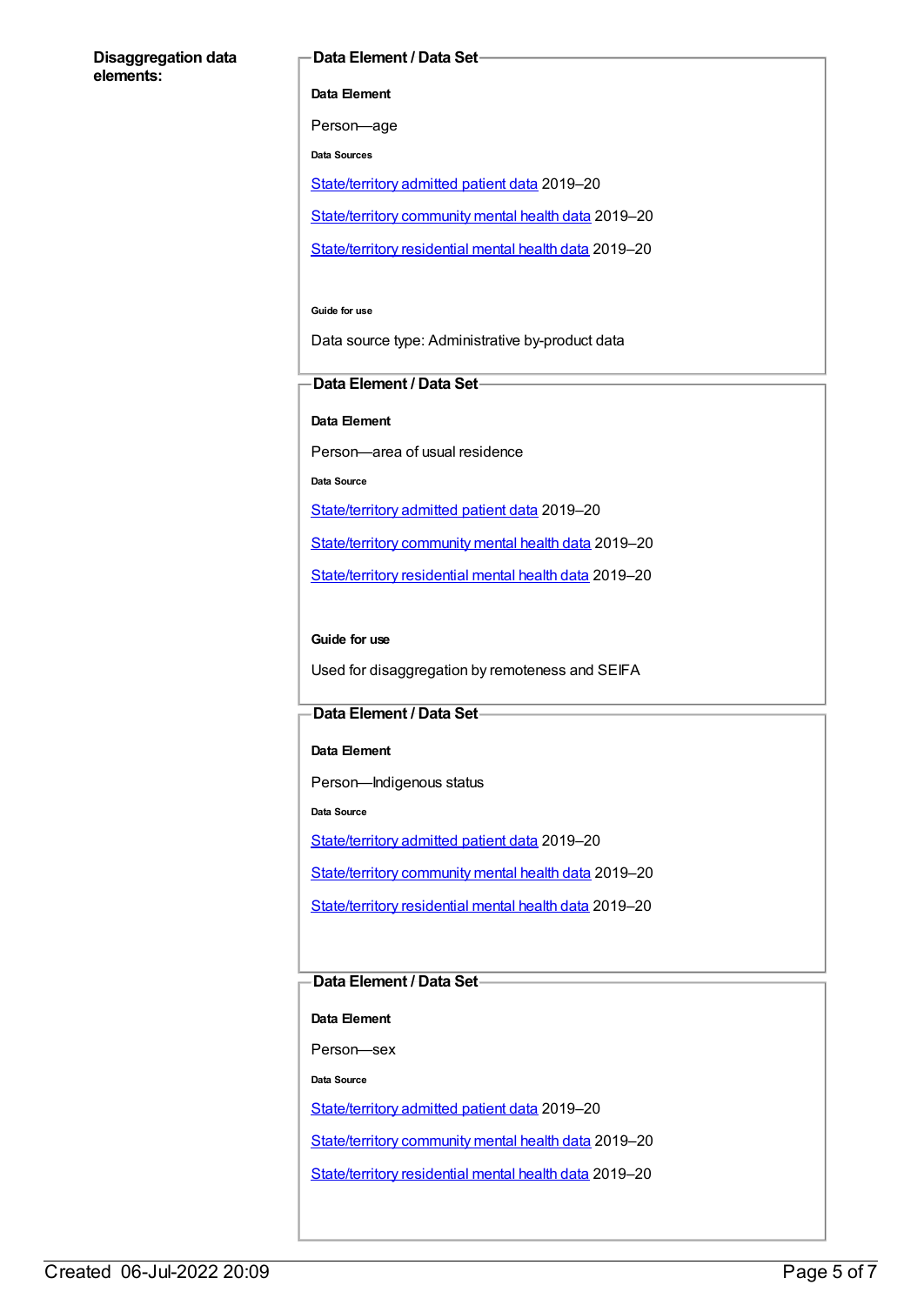# **Representational attributes**

| <b>Representation class:</b> | Percentage |
|------------------------------|------------|
| Data type:                   | Real       |
| Unit of measure:             | Person     |
| Format:                      | N[NN].N    |
|                              |            |

# **Indicator conceptual framework**

| <b>Framework and</b> | <b>Accessibility</b> |
|----------------------|----------------------|
| dimensions:          |                      |

# **Accountability attributes**

| <b>Benchmark:</b>                                  | State/territory level                                                                                                                                                                                                                                                                                                                                                                                                                                                                                                                                                                                                                                                                                                                                                                                                                                                                                                                                                                                                                                                                                                                                                                                                                                                                                                                                                                                                                                                                |
|----------------------------------------------------|--------------------------------------------------------------------------------------------------------------------------------------------------------------------------------------------------------------------------------------------------------------------------------------------------------------------------------------------------------------------------------------------------------------------------------------------------------------------------------------------------------------------------------------------------------------------------------------------------------------------------------------------------------------------------------------------------------------------------------------------------------------------------------------------------------------------------------------------------------------------------------------------------------------------------------------------------------------------------------------------------------------------------------------------------------------------------------------------------------------------------------------------------------------------------------------------------------------------------------------------------------------------------------------------------------------------------------------------------------------------------------------------------------------------------------------------------------------------------------------|
| Further data development /<br>collection required: | This indicator cannot be accurately constructed using the Community mental health<br>care and Admitted patient care NMDSs because the data sets do not include<br>unique patient identifiers that allow linkage across data sets.                                                                                                                                                                                                                                                                                                                                                                                                                                                                                                                                                                                                                                                                                                                                                                                                                                                                                                                                                                                                                                                                                                                                                                                                                                                    |
|                                                    | Accurate construction of this indicator at a national level requires separate indicator<br>data to be provided individually by states and territories.                                                                                                                                                                                                                                                                                                                                                                                                                                                                                                                                                                                                                                                                                                                                                                                                                                                                                                                                                                                                                                                                                                                                                                                                                                                                                                                               |
|                                                    | Development of state-wide unique patient identifiers within all mental health<br>NMDSs is needed to improve this capacity.                                                                                                                                                                                                                                                                                                                                                                                                                                                                                                                                                                                                                                                                                                                                                                                                                                                                                                                                                                                                                                                                                                                                                                                                                                                                                                                                                           |
|                                                    | When data for this indicator are requested, jurisdictions are required to answer<br>whether a state-wide unique client identifier system is in place, or some<br>comparable approach has been used in the data analysis to allow tracking of<br>service utilisation by an individual consumer across all public specialised mental<br>health services in the jurisdiction. Collection of this information is aimed at<br>assessing the degree of consistency between jurisdictions in data reported.                                                                                                                                                                                                                                                                                                                                                                                                                                                                                                                                                                                                                                                                                                                                                                                                                                                                                                                                                                                 |
| Other issues caveats:                              | • As defined populations may receive services from a state/territory service<br>other than their resident state/territory, this measure is not a 'pure' indicator of<br>mental health service performance but more about service utilisation by the<br>population they serve. However, it is regarded as an important indicator to<br>understand the overall relationship of the state/territory mental health service<br>in relation to its resident population needs.<br>Resource allocation based on psychiatric epidemiology, associated<br>٠<br>morbidity and disability, mortality and socio-demographic factors is generally<br>regarded as resulting in more equitable distribution of resources in relation to<br>local need than funding strategies based on service-utilisation and population<br>size alone. This indicator advances these concepts by creating scope in the<br>future to compare expected treatment rates to actuals.<br>• This measure does not consider the roles of primary mental health care or the<br>specialist private mental health sector. While people who received care from<br>specialist non-government organisations are not counted, it is expected that<br>the majority of these people will be captured by the activities of clinical<br>services.<br>• This measure may under-report levels of service access in areas where<br>persons are able to access public sector mental health services across<br>jurisdictional boundaries. |
| <b>Source and reference attributes</b>             |                                                                                                                                                                                                                                                                                                                                                                                                                                                                                                                                                                                                                                                                                                                                                                                                                                                                                                                                                                                                                                                                                                                                                                                                                                                                                                                                                                                                                                                                                      |

**Submitting organisation:** Australian Institute of Health and Welfare on behalf of the National Mental Health Performance Subcommittee